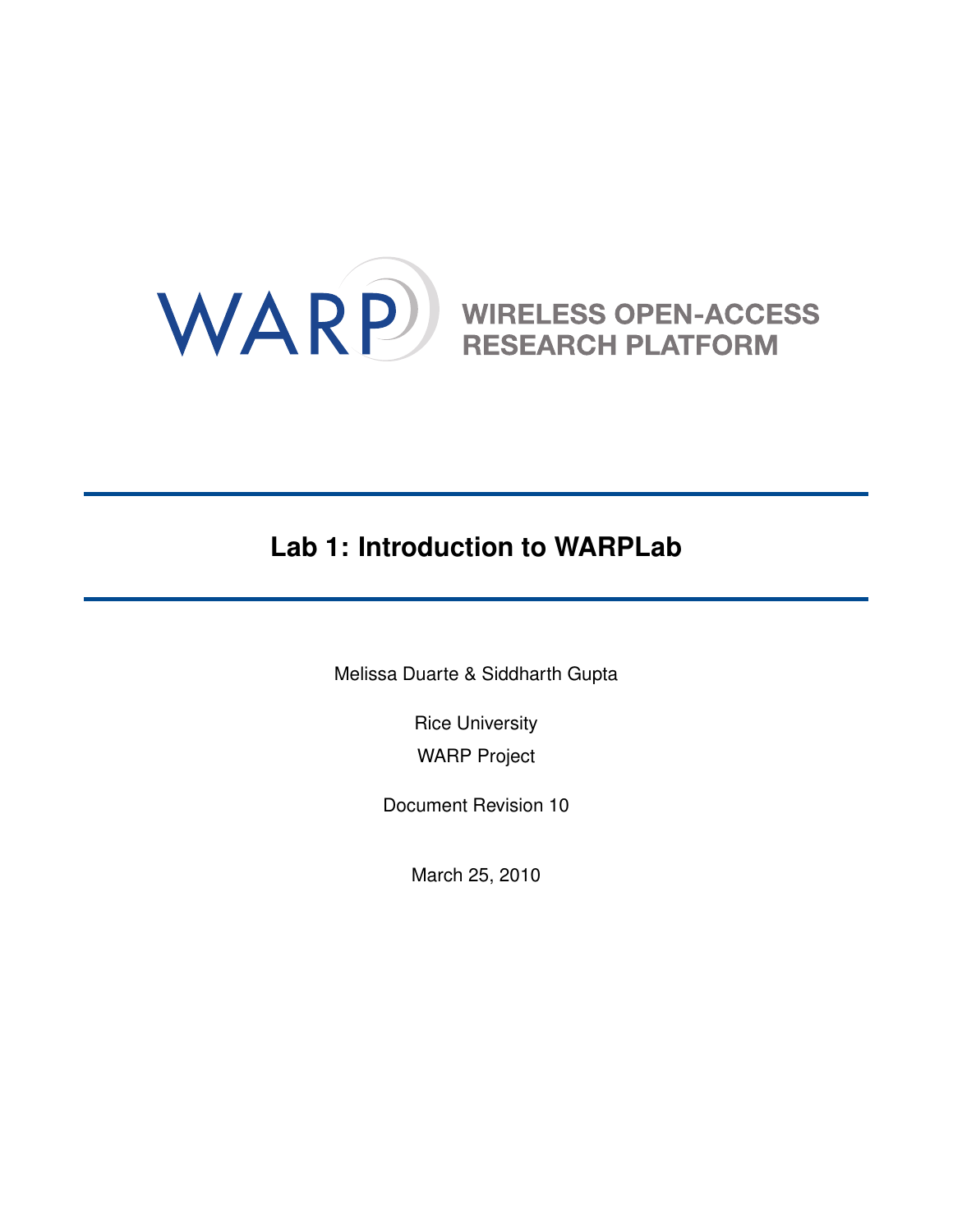## **1 Introduction**

Lab 1 is an introduction to the WARPLab framework. The WARPLab framework will be used to transmit signals created in MATLAB over a wireless channel using the WARP boards. This lab is divided into the following six exercises.

- 1. In the first exercise you will learn how to use the WARPLab GUI (a MATLAB Graphical User Interface) and you will also learn how to implement a SISO wireless communication link using the functions in the WARPLab framework. You will create in MATLAB a vector of samples to transmit and transmit the samples over a wireless channel using the WARP boards and WARPLab framework.
- 2. In the second exercise you will use the WARPLab framework to estimate a narrowband flat fading wireless channel.
- 3. In the third exercise you will use MATLAB to design a transmitter and a receiver, and use the WARPLab framework to test the transmitter and the receiver by transmitting bits over a wireless channel using the WARP boards.
- 4. In the fourth exercise you will learn how to use the continuous transmission option of the WARPLab framework.
- 5. In the fifth exercise you will use the WARPLab framework to implement two-way transmission and reception of data.
- 6. In the sixth exercise you learn how to implement a 2x2 MIMO wireless communication link using the functions in the WARPLab framework

**Note**: All files are stored in C:\workshop . This location will be referred to as .\ for the rest of the lab.

**Note**: To avoid conflict with other groups using the boards, please test the code you write in any of the following three ways:

- Run the code's script from MATLAB's Command Window by entering the name of the script.
- In the menu bar go to Debug and select Run. If there are errors in the code, error messages will appear in the Command Window.
- Press F5 in the MATLAB editor. If there are errors in the code, error messages will appear in the Command Window.

**DO NOT USE** the Evaluate Selection option and **DO NOT** run the script by sections. To test any change, always run the whole script by following any of the three options above.

**Note**: WARPLab documentation can be found online at [http://warp.rice.edu/trac/wiki/WARPLab.](http://warp.rice.edu/trac/wiki/WARPLab)

#### **2 Basic transmission and reception of signals using WARPLab**

In this first part of the lab you will learn how to transmit and receive signals using the WARPLab GUI and you will also learn how to implement a SISO wireless communication link using the functions in the WARPLab framework.

1. Open MATLAB and set the Current Directory to .\Lab1\_WARPLab\Workshop\_Exercises.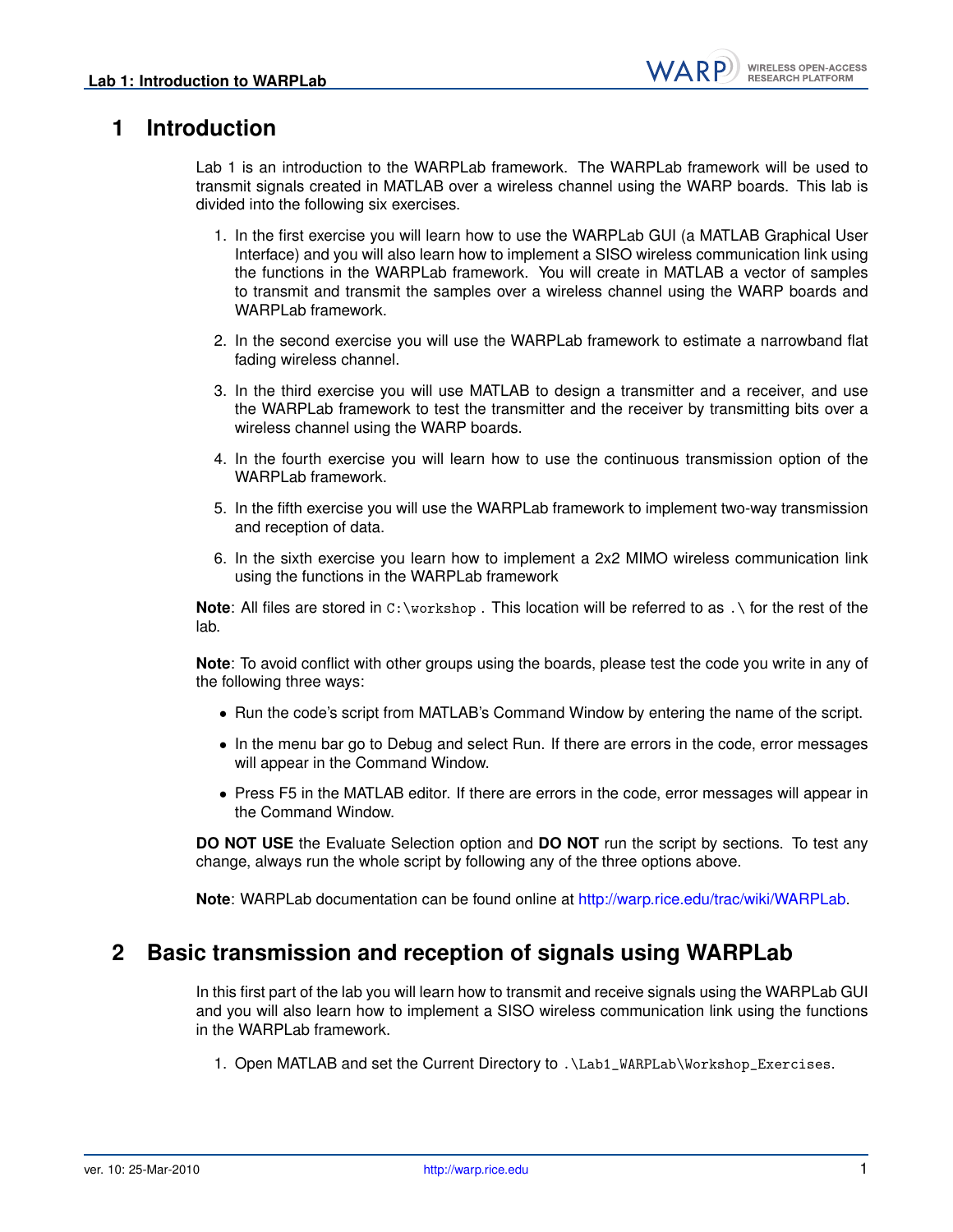WARP

- 2. Open the WARPLab GUI by entering **warplab mimo 2x2 GUI** on the MATLAB command line. The GUI is designed for a 2x2 MIMO system; the two antennas at the transmitter are labeled as 'TxA' and 'TxB' and the two antennas at the receiver are labeled as 'RxA' and 'RxB'. Click the **Go** button to transmit the default signals in the 'TxA Vector' and 'TxB Vector' fields using the default Gains, Transmitter Delay, and Channel. The GUI will show a plot of the received In phase signals (RxA I and RxB I), the received Quadrature signals (RxA Q and RxB Q), and the spectrum of the received signals (RxA Spectrum and RxB Spectrum), the spectrums axis is in Hertz.
- 3. The signal to transmit from antenna A is specified in the 'TxA Vector' field and the signal to transmit from antenna B is specified in the 'TxB Vector' field, modify these fields and transmit different signals. The signals must be a function of the time vector 't'. You can transmit real or complex signals, the real and imaginary parts must be inside the interval [-1,1].
- 4. Modify the values of the Transmitter Delay and Gains and observe the effects on the received signals.
- 5. Open the file **warplab siso example TxRx WorkshopExercise** and follow the instructions given at the beginning of the file. You will learn how to implement a SISO wireless communication link using the functions in the WARPLab framework. You can view these functions in MATLAB by entering **edit FunctionName** in the MATLAB command line. For example, to open the function **warplab initialize** enter **edit warplab initialize**. The functions are also available in the repository, click [here](http://warp.rice.edu/trac/browser/ResearchApps/PHY/WARPLAB/WARPLab_v05_2/M_Code_Reference) to access the repository. You can also access the WARPLab functions in the repository from <http://warp.rice.edu/trac/wiki/WARPLab> by clicking on the link for 'Releases' on the upper right menu.
- 6. On your working **warplab siso example TxRx WorkshopExercise** file, modify the values of the Transmitter Delay and Gains and observe the effects on the received signal. Choose values for the Gains such that the received I and Q signals are not saturated and have a peak of around 0.8. Write down these Gains, you will use them later.

#### **3 Channel Estimation using WARPLab**

1. Open the file **warplab siso example ChannelEstim WorkshopExercise** and follow the instructions given at the beginning of the file. By following these instructions you will be able to write a MATLAB script that transmits and receives data using WARPLab and computes an estimate of the amplitude and phase of the channel by comparing the transmitted and received data.

## **4 Transmitting Bits over a Wireless Channel using WARPLab**

1. Open the file **warplab siso example Comm WorkshopExercise** and follow the instructions given at the beginning of the file. By following these instructions you will be able to write a MATLAB script that generates a stream of bits, modulates them using DQPSK, transmits the modulated symbols over a wireless channel using WARPLab, and demodulates the received signal to obtain the transmitted bits. Bit error rate (BER) is computed by comparing the transmitted bits with the bits recovered at the receiver.

#### **5 Using WARPLab in continuous transmission mode**

1. Open the file **warplab siso example ContinuousTx WorkshopExercise** and follow the instructions given at the beginning of the file. By following these instructions you will learn how